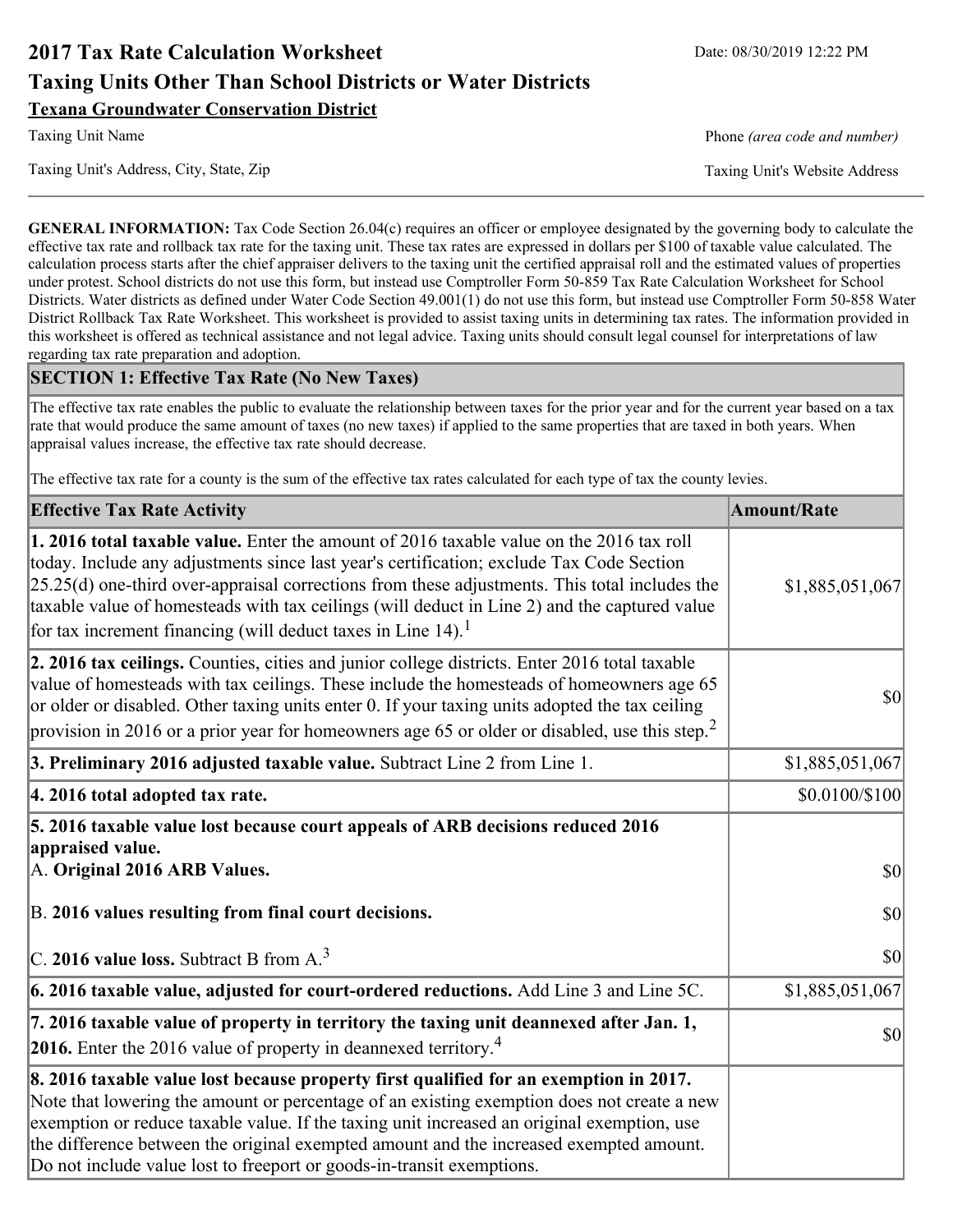| A. Absolute exemptions. Use 2016 market value:                                                                                                                                                                                                                                                                                                                                                                         | \$271,304       |
|------------------------------------------------------------------------------------------------------------------------------------------------------------------------------------------------------------------------------------------------------------------------------------------------------------------------------------------------------------------------------------------------------------------------|-----------------|
| B. Partial exemptions. 2017 exemption amount or 2017 percentage exemption times 2016<br>value:                                                                                                                                                                                                                                                                                                                         | \$414,781       |
| C. Value loss. Add A and $B^5$ .                                                                                                                                                                                                                                                                                                                                                                                       | \$686,085       |
| 9. 2016 taxable value lost because property first qualified for agricultural appraisal (1-<br>d or 1-d-1), timber appraisal, recreational/scenic appraisal or public access airport<br>special appraisal in 2017. Use only properties that qualified in 2017 for the first time; do<br>not use properties that qualified in 2016.                                                                                      |                 |
| A. 2016 market value:                                                                                                                                                                                                                                                                                                                                                                                                  | $ 10\rangle$    |
| B. 2017 productivity or special appraised value:                                                                                                                                                                                                                                                                                                                                                                       | \$0             |
| C. Value loss. Subtract B from $A6$                                                                                                                                                                                                                                                                                                                                                                                    | \$0             |
| 10. Total adjustments for lost value. Add lines 7, 8C and 9C.                                                                                                                                                                                                                                                                                                                                                          | \$686,085       |
| 11. 2016 adjusted taxable value. Subtract Line 10 from Line 6.                                                                                                                                                                                                                                                                                                                                                         | \$1,884,364,982 |
| 12. Adjusted 2016 taxes. Multiply Line 4 by line 11 and divide by \$100.                                                                                                                                                                                                                                                                                                                                               | \$188,436       |
| 13. Taxes refunded for years preceding tax year 2016. Enter the amount of taxes refunded<br>by the taxing unit for tax years preceding tax year 2016. Types of refunds include court<br>decisions, Tax Code Section 25.25(b) and (c) corrections and Tax Code Section 31.11<br>payment errors. Do not include refunds for tax year 2016. This line applies only to tax years<br>preceding tax year $2016$ <sup>7</sup> | $\sqrt[6]{6}$   |
| 14. Taxes in tax increment financing (TIF) for tax year 2016. Enter the amount of taxes<br>paid into the tax increment fund for a reinvestment zone as agreed by the taxing unit. If the<br>taxing unit has no 2017 captured appraised value in Line 16D, enter $0.8$                                                                                                                                                  | \$0             |
| 15. Adjusted 2016 taxes with refunds and TIF adjustment. Add Lines 12 and 13, subtract<br>Line $149$                                                                                                                                                                                                                                                                                                                   | \$188,442       |
| 16. Total 2017 taxable value on the 2017 certified appraisal roll today. This value<br>includes only certified values and includes the total taxable value of homesteads with tax<br>ceilings (will deduct in Line 18). These homesteads include homeowners age 65 or older or<br>disabled. $10$                                                                                                                       |                 |
| A. Certified values:                                                                                                                                                                                                                                                                                                                                                                                                   | \$2,028,861,748 |
| B. Counties: Include railroad rolling stock values certified by the Comptroller's office:                                                                                                                                                                                                                                                                                                                              | \$0             |
| C. Pollution control and energy storage system exemption: Deduct the value of property<br>exempted for the current tax year for the first time as pollution control or energy storage<br>system property:                                                                                                                                                                                                              | \$0             |
| <b>D. Tax increment financing:</b> Deduct the 2017 captured appraised value of property taxable<br>by a taxing unit in a tax increment financing zone for which the 2017 taxes will be deposited<br>into the tax increment fund. Do not include any new property value that will be included in                                                                                                                        | \$0             |
| Line 21 below. <sup>11</sup>                                                                                                                                                                                                                                                                                                                                                                                           | \$2,028,861,748 |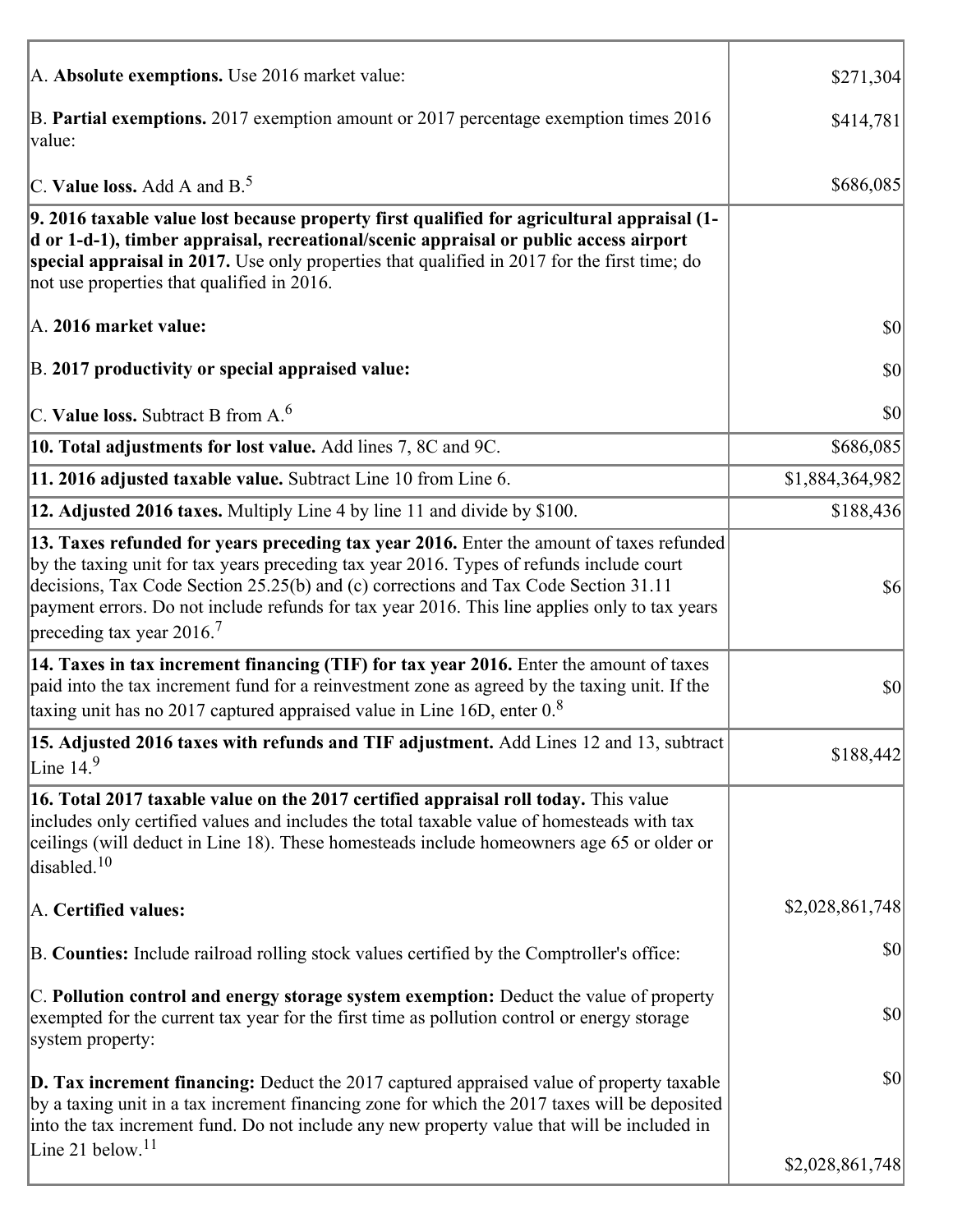| E. Total 2017 value. Add A and B, then subtract C and D.                                                                                                                                                                                                                                                                                                                                                                                                                                                                                                                                                                                                                                                                 |                 |
|--------------------------------------------------------------------------------------------------------------------------------------------------------------------------------------------------------------------------------------------------------------------------------------------------------------------------------------------------------------------------------------------------------------------------------------------------------------------------------------------------------------------------------------------------------------------------------------------------------------------------------------------------------------------------------------------------------------------------|-----------------|
| $ 17$ . Total value of properties under protest or not included on certified appraisal roll. <sup>12</sup>                                                                                                                                                                                                                                                                                                                                                                                                                                                                                                                                                                                                               |                 |
| A. 2017 taxable value of properties under protest. The chief appraiser certifies a list of<br>properties still under ARB protest. The list shows the appraisal district's value and the<br>taxpayer's claimed value, if any, or an estimate of the value if the taxpayer wins. For each of<br>the properties under protest, use the lowest of these values. Enter the total value. <sup>13</sup>                                                                                                                                                                                                                                                                                                                         | \$0             |
| B. 2017 value of properties not under protest or included on certified appraisal roll.<br>The chief appraiser gives taxing units a list of those taxable properties that the chief<br>appraiser knows about, but are not included in the appraisal roll certification. These<br>properties also are not on the list of properties that are still under protest. On this list of<br>properties, the chief appraiser includes the market value, appraised value and exemptions for<br>the preceding year and a reasonable estimate of the market value, appraised value and<br>exemptions for the current year. Use the lower market, appraised or taxable value (as<br>appropriate). Enter the total value. <sup>14</sup> | <b>\$0</b>      |
| C. Total value under protest or not certified: Add A and B.                                                                                                                                                                                                                                                                                                                                                                                                                                                                                                                                                                                                                                                              | $ 10\rangle$    |
| 18. 2017 tax ceilings. Counties, cities and junior colleges enter 2017 total taxable value of<br>homesteads with tax ceilings. These include the homesteads of homeowners age 65 or older<br>or disabled. Other taxing units enter 0. If your taxing units adopted the tax ceiling provision<br>$\vert$ in 2016 or a prior year for homeowners age 65 or older or disabled, use this step. <sup>15</sup>                                                                                                                                                                                                                                                                                                                 | \$0             |
| 19. 2017 total taxable value. Add Lines 16E and 17C. Subtract Line 18.                                                                                                                                                                                                                                                                                                                                                                                                                                                                                                                                                                                                                                                   | \$2,028,861,748 |
| 20. Total 2017 taxable value of properties in territory annexed after Jan. 1, 2016.<br>Include both real and personal property. Enter the 2017 value of property in territory<br>$\text{lanned}$ . <sup>16</sup>                                                                                                                                                                                                                                                                                                                                                                                                                                                                                                         | $ 10\rangle$    |
| 21. Total 2017 taxable value of new improvements and new personal property located<br>in new improvements. New means the item was not on the appraisal roll in 2016. An<br>improvement is a building, structure, fixture or fence erected on or affixed to land. New<br>additions to existing improvements may be included if the appraised value can be<br>determined. New personal property in a new improvement must have been brought into the<br>taxing unit after Jan. 1, 2016, and be located in a new improvement. New improvements <b>do</b><br>include property on which a tax abatement agreement has expired for $2017$ . <sup>17</sup>                                                                      | \$21,181,986    |
| 22. Total adjustments to the 2017 taxable value. Add Lines 20 and 21.                                                                                                                                                                                                                                                                                                                                                                                                                                                                                                                                                                                                                                                    | \$21,181,986    |
| 23. 2017 adjusted taxable value. Subtract Line 22 from Line 19.                                                                                                                                                                                                                                                                                                                                                                                                                                                                                                                                                                                                                                                          | \$2,007,679,762 |
| 24. 2017 effective tax rate. Divide Line 15 by Line 23 and multiply by $$100$ . <sup>18</sup>                                                                                                                                                                                                                                                                                                                                                                                                                                                                                                                                                                                                                            | \$0.0093/\$100  |
| <b>25. COUNTIES ONLY.</b> Add together the effective tax rates for each type of tax the county<br>levies. The total is the 2017 county effective tax rate. <sup>18</sup>                                                                                                                                                                                                                                                                                                                                                                                                                                                                                                                                                 |                 |

- <sup>2</sup>Tex. Tax Code Section 26.012(14)
- <sup>1</sup>Tex. Tax Code Section 26.012(14) <sup>9</sup>Tex. Tax Code Section 26.012(13) <sup>9</sup>Tex. Tax Code Section 26.012
	-
- <sup>3</sup>Tex. Tax Code Section 26.012(13) <sup>11</sup>Tex. Tax Code Section 26.03(c) <sup>4</sup>Tex. Tax Code Section 26.01(c) and <sup>12</sup>Tex. Tax Code Section 26.01(c) and <sup>12</sup>Tex. Tax Code Section 26.01(c) and <sup>12</sup>Tex. Tax Code Section 26.01(c)
	- <sup>12</sup>Tex. Tax Code Section 26.01(c) and (d)
	-
- <sup>5</sup>Tex. Tax Code Section 26.012(15) <sup>13</sup>Tex. Tax Code Section 26.01(c) <sup>6</sup>Tex. Tax Code Section 26.01(d)
- <sup>6</sup>Tex. Tax Code Section 26.012(15) <sup>14</sup>Tex. Tax Code Section 26.01(d)<sup>7</sup>Tex. Tax Code Section 26.012(6)  $7$ Tex. Tax Code Section 26.012(13)
- 
- ${}^{8}$ Tex. Tax Code Section 26.03(c)  ${}^{16}$ Tex. Tax Code Section 26.012(17)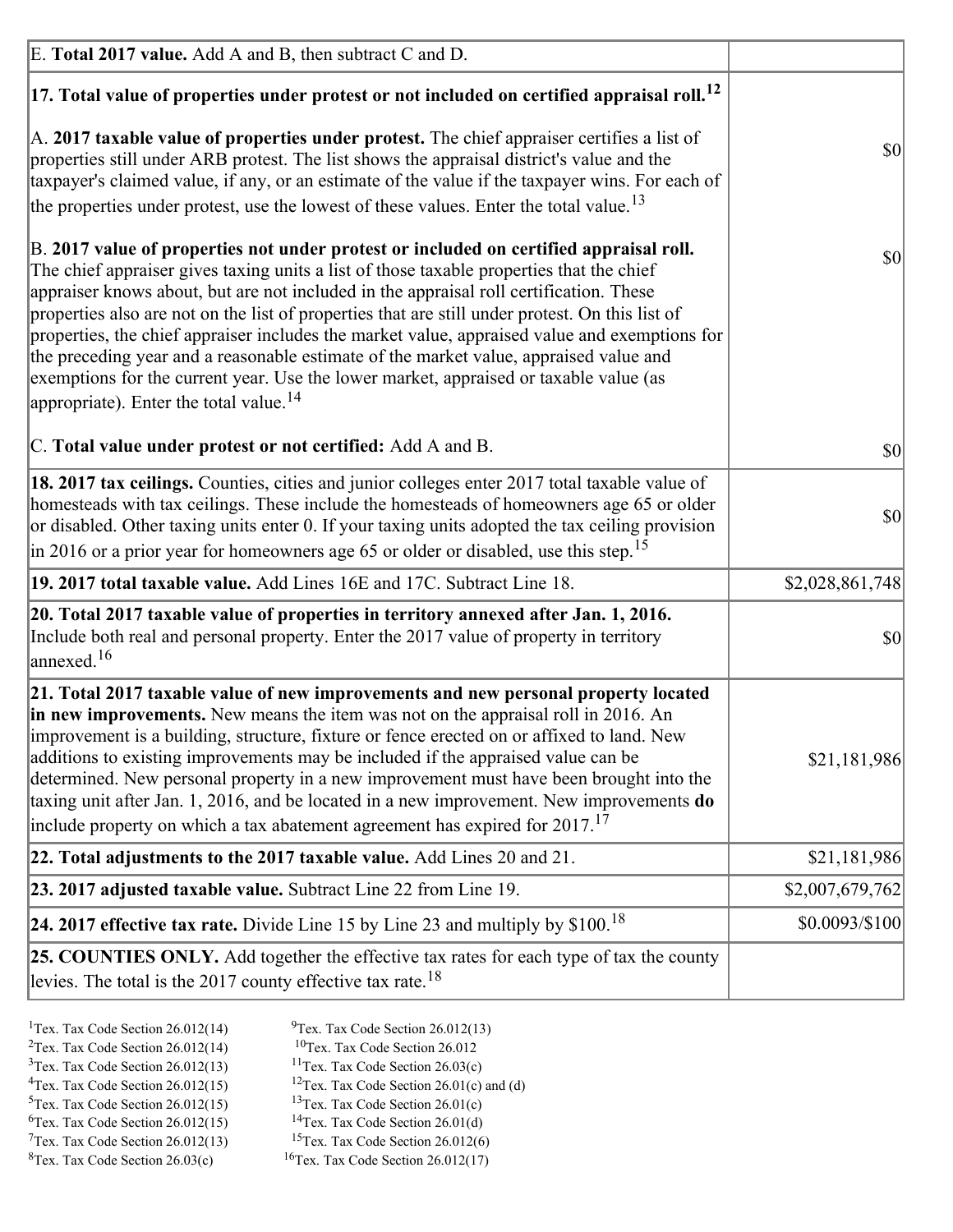### **SECTION 2: Rollback Tax Rate**

The rollback tax rate is split into two separate rates:

- 1. **Maintenance and Operations (M&O):** The M&O portion is the tax rate that is needed to raise the same amount of taxes that the taxing unit levied in the prior year plus eight percent. This rate accounts for such things as salaries, utilities and day-to-day operations.
- 2. **Debt:** The debt tax rate includes the debt service necessary to pay the taxing unit's debt payments in the coming year. This rate accounts for principal and interest on bonds and other debt secured by property tax revenue.

The rollback tax rate for a county is the sum of the rollback tax rates calculated for each type of tax the county levies. In most cases the rollback tax rate exceeds the effective tax rate, but occasionally decreases in a taxing unit's debt service will cause the effective tax rate to be higher than the rollback tax rate.

| <b>Rollback Tax Rate Activity</b>                                                                                                                                                                                                                                                                                                                                                                                                                                                                                                                                                                                                                                       | <b>Amount/Rate</b> |
|-------------------------------------------------------------------------------------------------------------------------------------------------------------------------------------------------------------------------------------------------------------------------------------------------------------------------------------------------------------------------------------------------------------------------------------------------------------------------------------------------------------------------------------------------------------------------------------------------------------------------------------------------------------------------|--------------------|
| 26. 2016 maintenance and operations (M&O) tax rate.                                                                                                                                                                                                                                                                                                                                                                                                                                                                                                                                                                                                                     | \$0.0100/\$100     |
| $ 27.2016$ adjusted taxable value. Enter the amount from Line 11.                                                                                                                                                                                                                                                                                                                                                                                                                                                                                                                                                                                                       | \$1,884,364,982    |
| 28. 2016 M&O taxes.                                                                                                                                                                                                                                                                                                                                                                                                                                                                                                                                                                                                                                                     |                    |
|                                                                                                                                                                                                                                                                                                                                                                                                                                                                                                                                                                                                                                                                         |                    |
| A. Multiply Line 26 by Line 27 and divide by \$100.                                                                                                                                                                                                                                                                                                                                                                                                                                                                                                                                                                                                                     | \$188,436          |
| B. Cities, counties and hospital districts with additional sales tax: Amount of additional<br>sales tax collected and spent on M&O expenses in 2016. Enter amount from full year's sales<br>tax revenue spent for M&O in 2016 fiscal year, if any. Other taxing units enter 0. Counties<br>exclude any amount that was spent for economic development grants from the amount of<br>sales tax spent.                                                                                                                                                                                                                                                                     | $ 10\rangle$       |
| C. Counties: Enter the amount for the state criminal justice mandate. If second or later year,<br>the amount is for increased cost above last year's amount. Other taxing units enter 0.                                                                                                                                                                                                                                                                                                                                                                                                                                                                                | $ 10\rangle$       |
| D. Transferring function: If discontinuing all of a department, function or activity and<br>transferring it to another taxing unit by written contract, enter the amount spent by the taxing<br>unit discontinuing the function in the 12 months preceding the month of this calculation. If<br>the taxing unit did not operate this function for this 12-month period, use the amount spent<br>in the last full fiscal year in which the taxing unit operated the function. The taxing unit<br>discontinuing the function will subtract this amount in H below. The taxing unit receiving<br>the function will add this amount in H below. Other taxing units enter 0. | $ 10\rangle$       |
| E. Taxes refunded for years preceding tax year 2016: Enter the amount of M&O taxes<br>refunded in the preceding year for taxes before that year. Types of refunds include court<br>decisions, Tax Code Section 25.25(b) and (c) corrections and Tax Code Section 31.11<br>payment errors. Do not include refunds for tax year 2016. This line applies only to tax years<br>preceding tax year 2016.                                                                                                                                                                                                                                                                     | $\sqrt{5}$         |
| F. Enhanced indigent health care expenditures: Enter the increased amount for the<br>current year's enhanced indigent health care expenditures above the preceding tax year's<br>enhanced indigent health care expenditures, less any state assistance.                                                                                                                                                                                                                                                                                                                                                                                                                 | $ 10\rangle$       |
| G. Taxes in TIF: Enter the amount of taxes paid into the tax increment fund for a<br>reinvestment zone as agreed by the taxing unit. If the taxing unit has no 2017 captured<br>appraised value in Line 16D, enter 0.                                                                                                                                                                                                                                                                                                                                                                                                                                                   | $ 10\rangle$       |
| <b>H. Adjusted M&amp;O Taxes.</b> Add A, B, C, E and F. For taxing unit with D, subtract if<br>discontinuing function and add if receiving function. Subtract G.                                                                                                                                                                                                                                                                                                                                                                                                                                                                                                        | \$188,441          |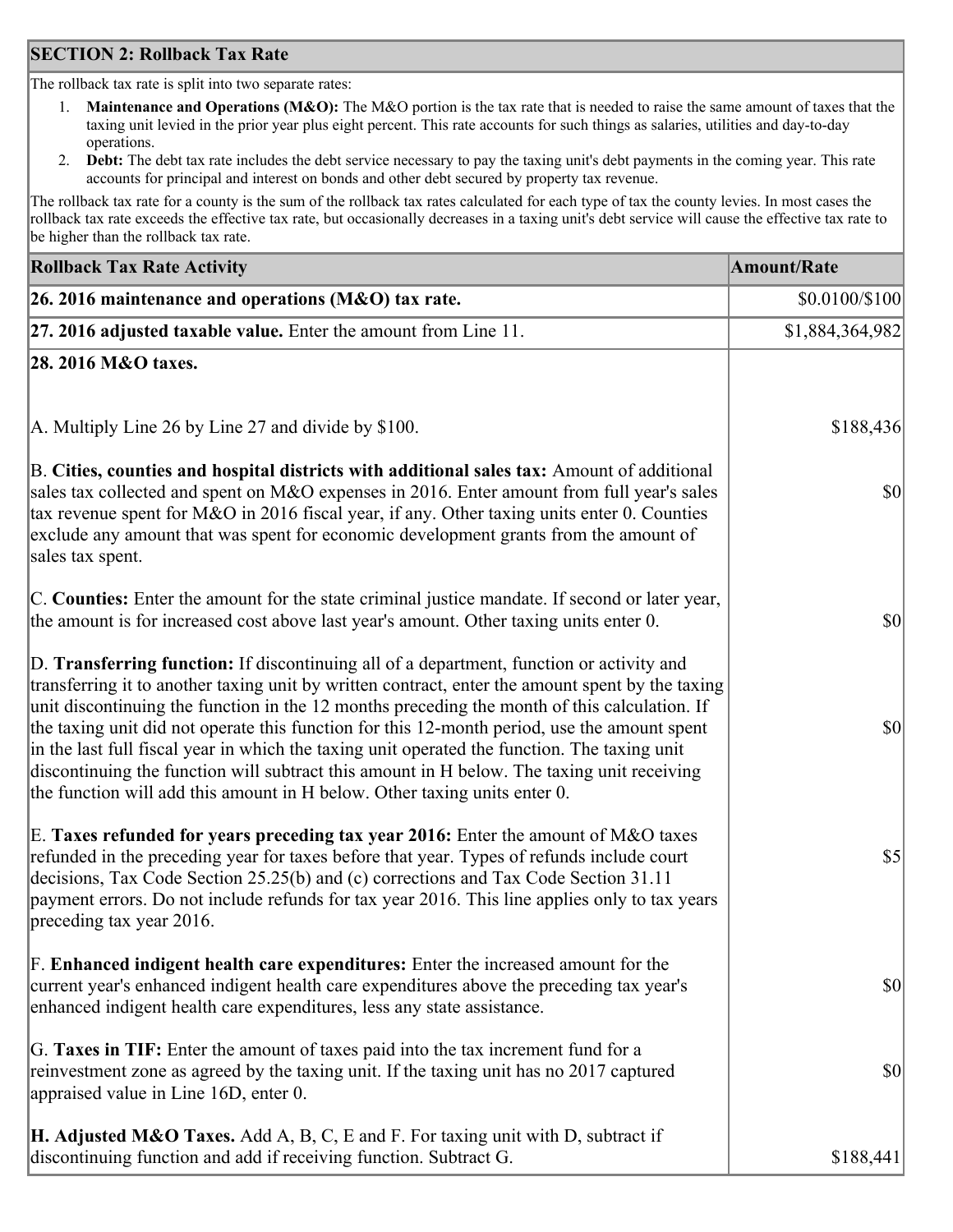| 29. 2017 adjusted taxable value. Enter Line 23 from the Effective Tax Rate Worksheet.                                                                                                                                                                                                                                                                                                         | \$2,007,679,762 |
|-----------------------------------------------------------------------------------------------------------------------------------------------------------------------------------------------------------------------------------------------------------------------------------------------------------------------------------------------------------------------------------------------|-----------------|
| 30. 2017 effective maintenance and operations rate. Divide Line 28H by Line 29 and<br>multiply by \$100.                                                                                                                                                                                                                                                                                      | \$0.0094/\$100  |
| $31.2017$ rollback maintenance and operation rate. Multiply Line 30 by 1.08.                                                                                                                                                                                                                                                                                                                  | $$0.0101/\$100$ |
| 32. Total 2017 debt to be paid with property taxes and additional sales tax revenue.<br>Debt means the interest and principal that will be paid on debts that:<br>$(1)$ are paid by property taxes,<br>$(2)$ are secured by property taxes,<br>$(3)$ are scheduled for payment over a period longer than one year and<br>(4) are not classified in the taxing unit's budget as $M&O$ expenses |                 |
| A. Debt also includes contractual payments to other taxing units that have incurred debts on<br>behalf of this taxing unit, if those debts meet the four conditions above. Include only<br>amounts that will be paid from property tax revenue. Do not include appraisal district budget<br>payments. Enter debt amount.                                                                      | $ 10\rangle$    |
| B. Subtract unencumbered fund amount used to reduce total debt.                                                                                                                                                                                                                                                                                                                               | $ 10\rangle$    |
| C. Subtract amount paid from other resources.                                                                                                                                                                                                                                                                                                                                                 |                 |
| D. Adjusted debt. Subtract B and C from A.                                                                                                                                                                                                                                                                                                                                                    | <b>\$0</b>      |
|                                                                                                                                                                                                                                                                                                                                                                                               | $ 10\rangle$    |
| 33. Certified 2016 excess debt collections. Enter the amount certified by the collector.                                                                                                                                                                                                                                                                                                      | $ 10\rangle$    |
| 34. Adjusted 2017 debt. Subtract Line 33 from Line 32D.                                                                                                                                                                                                                                                                                                                                       | $ 10\rangle$    |
| 35. Certified 2017 anticipated collection rate. Enter the rate certified by the collector. If<br>the rate is 100 percent or greater, enter 100 percent.                                                                                                                                                                                                                                       | 0%              |
| 36. 2017 debt adjusted for collections. Divide Line 34 by Line 35                                                                                                                                                                                                                                                                                                                             | $ 10\rangle$    |
| 37. 2017 total taxable value. Enter the amount on Line 19.                                                                                                                                                                                                                                                                                                                                    | \$2,028,861,748 |
| <b>38. 2017 debt tax rate.</b> Divide Line 36 by Line 37 and multiply by \$100.                                                                                                                                                                                                                                                                                                               | \$0/\$100       |
| 39. 2017 rollback tax rate. Add Lines 31 and 38.                                                                                                                                                                                                                                                                                                                                              | \$0.0101/\$100  |
| 40. COUNTIES ONLY. Add together the rollback tax rates for each type of tax the county<br>levies. The total is the 2017 county rollback tax rate.                                                                                                                                                                                                                                             |                 |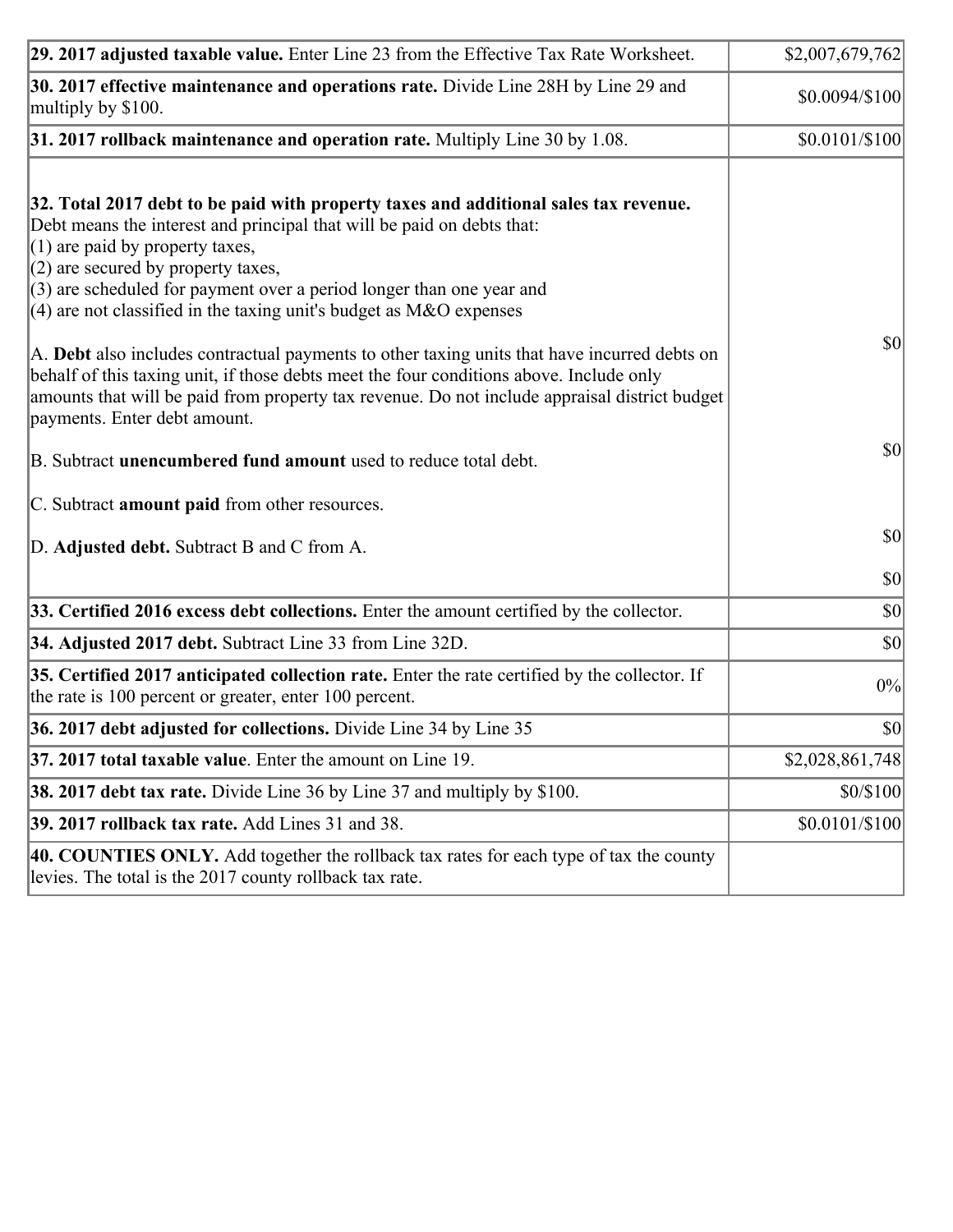## **SECTION 3: Additional Sales Tax to Reduce Property Taxes**

Cities, counties and hospital districts may levy a sales tax specifically to reduce property taxes. Local voters by election must approve imposing or abolishing the additional sales tax. If approved, the taxing unit must reduce its effective and rollback tax rates to offset the expected sales tax revenue.

This section should only be completed by a county, city or hospital district that is required to adjust its effective tax rate and/or rollback tax rate because it adopted the additional sales tax.

| <b>Activity</b>                                                                                                                                                                                                                                                                                                                                                                                                 | <b>Amount/Rate</b> |
|-----------------------------------------------------------------------------------------------------------------------------------------------------------------------------------------------------------------------------------------------------------------------------------------------------------------------------------------------------------------------------------------------------------------|--------------------|
| 41. Taxable Sales. For taxing units that adopted the sales tax in November 2016 or May<br>[2017, enter the Comptroller's estimate of taxable sales for the previous four quarters. <sup>20</sup><br>Taxing units that adopted the sales tax before November 2016, skip this line.                                                                                                                               | $\vert$ so $\vert$ |
| 42. Estimated sales tax revenue. Counties exclude any amount that is or will be spent for<br>economic development grants from the amount of estimated sales tax revenue. <sup>21</sup><br>Taxing units that adopted the sales tax in November 2016 or in May 2017.<br>Multiply the amount on Line 41 by the sales tax rate (.01, .005 or .0025, as applicable) and<br>multiply the result by .95. <sup>22</sup> | \$0                |
| $ -$ or $-$                                                                                                                                                                                                                                                                                                                                                                                                     |                    |
| Taxing units that adopted the sales tax before November 2016.<br>Enter the sales tax revenue for the previous four quarters. Do not multiply by .95.                                                                                                                                                                                                                                                            |                    |
| 43. 2017 total taxable value. Enter the amount from Line 37 of the Rollback Tax Rate<br>Worksheet.                                                                                                                                                                                                                                                                                                              | \$2,028,861,748    |
| 44. Sales tax adjustment rate. Divide Line 42 by Line 43 and multiply by $$100$ .                                                                                                                                                                                                                                                                                                                               | \$0/\$100          |
| 45. 2017 effective tax rate, unadjusted for sales tax. <sup>23</sup> Enter the rate from Line 24 or 25,<br>as applicable, on the Effective Tax Rate Worksheet.                                                                                                                                                                                                                                                  | \$0.0093/\$100     |
| 46. 2017 effective tax rate, adjusted for sales tax.<br>Taxing units that adopted the sales tax in November 2016 or in May 2017.<br>Subtract Line 44 from Line 45. Skip to Line 47 if you adopted the additional sales tax before<br>November 2016.                                                                                                                                                             | \$0.0093/\$100     |
| 47. 2017 rollback tax rate, unadjusted for sales tax. <sup>24</sup> Enter the rate from Line 39 or 40,<br>as applicable, of the Rollback Tax Rate Worksheet.                                                                                                                                                                                                                                                    | \$0.0101/\$100     |
| $ 48.2017$ rollback tax rate, adjusted for sales tax. Subtract Line 44 from Line 47.                                                                                                                                                                                                                                                                                                                            | $$0.0101/\$100$    |

<sup>17</sup>Tex. Tax Code Section 26.012(17)

<sup>18</sup>Tex. Tax Code Section 26.04(c)

<sup>19</sup>Tex. Tax Code Section 26.04(d)

<sup>20</sup>Tex. Tax Code Section 26.041(d)

- $21$ Tex. Tax Code Section 26.041(i)
- <sup>22</sup>Tex. Tax Code Section 26.041(d)
- <sup>23</sup>Tex. Tax Code Section  $26.04(c)$

<sup>24</sup>Tex. Tax Code Section  $26.04(c)$